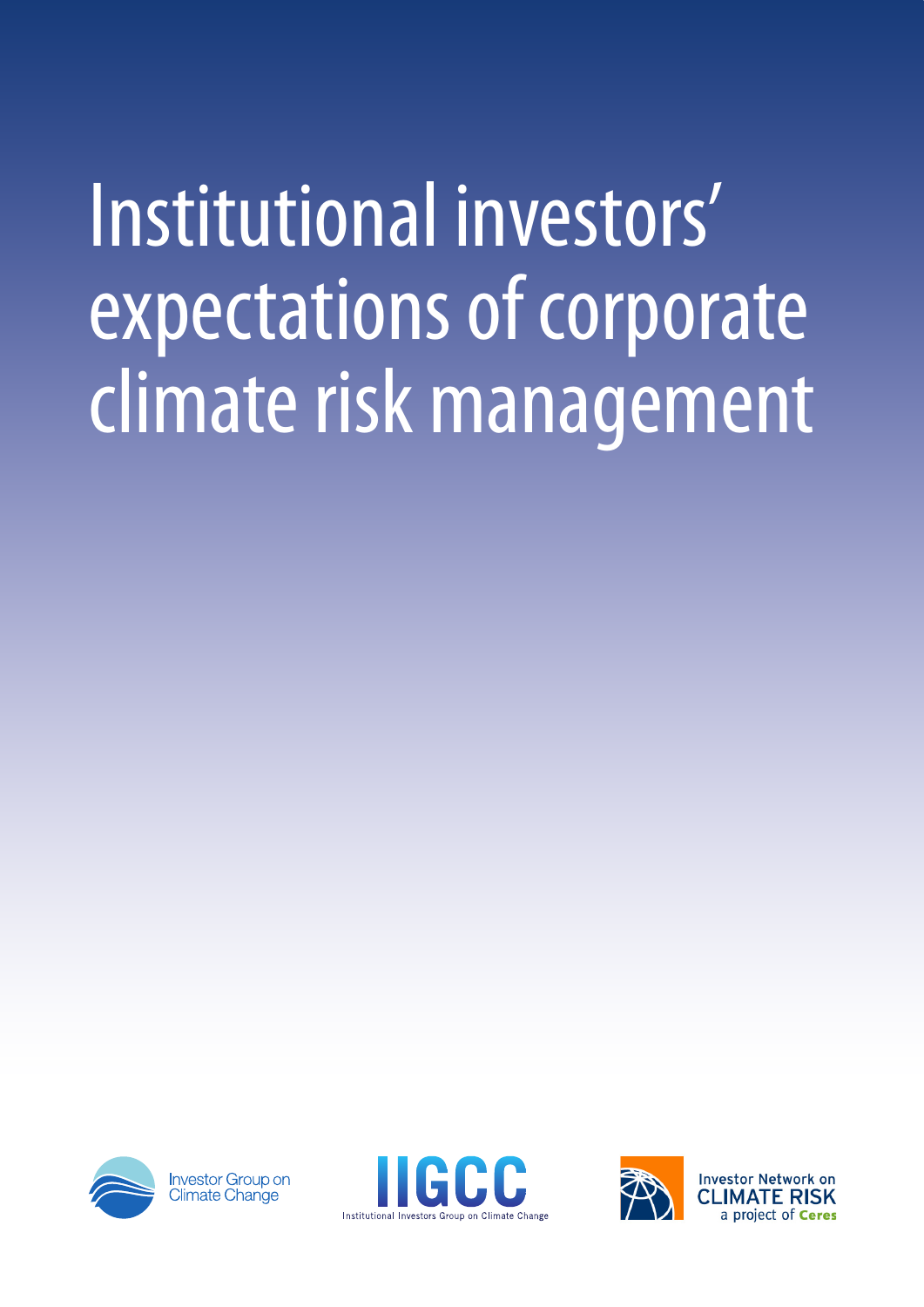## **Institutional investors' expectations of corporate climate risk management**

As institutional investors, we are major shareowners and bondholders in many of the world's companies and significant investors in other assets such as infrastructure, real estate and private equity. We are concerned about the short and long-term impacts of climate change on our investments. We also recognize the parallel economic and energy security benefits of improved energy efficiency and diversification away from high carbon fuels. We believe that a rapid transition to a low-carbon economy is the best way to create jobs and foster economic growth over the long-term.

We acknowledge the scientific evidence that identifies greenhouse gas emissions as a contributor to changes in the world's climate, and recognise that climate change could result in profound negative consequences for human society, the global economy, and the world's natural systems. Climate change presents material risks and opportunities for investors and companies, both from physical changes to the climate and from efforts by governments and others to encourage the transition to a low-carbon economy.

In order to fulfil our fiduciary duty to safeguard the long-term interests of our clients and beneficiaries we believe that it is essential to take action now that will result in substantial reductions in global greenhouse gas emissions within a timeframe that minimises the risk of serious impact. So we support and encourage companies' efforts to participate in the transition to a more efficient, less carbon intensive economy; and to increase its resilience in the face of physical changes in the global climate.

We will engage with the companies in which we invest to encourage them to minimise the risks and maximise the opportunities presented by climate change and climate policy. We will also encourage companies to improve their governance and disclosure of climate risks and opportunities.

The following indicates the key climate change-related practices that investors expect companies to undertake based on our understanding of best practice management of climate change risks and opportunities. It also outlines the actions that investors are prepared to undertake on this topic.

We recognise that much action on climate change is not easily reduced to generic expectations, but depends on practices and technologies relevant to particular industries and business activities. We also recognise that not all companies conduct emissions intensive activities, or have highly emissions intensive supply chains. We will work to support and encourage companies that are most vulnerable to climate change and/or with the most carbon intensive activities and supply chains in their efforts to develop and implement these more specific best practices.

We acknowledge that there are different and evolving understandings of best practice. Thus, where companies have alternative views of best practice, we encourage them to communicate them to us.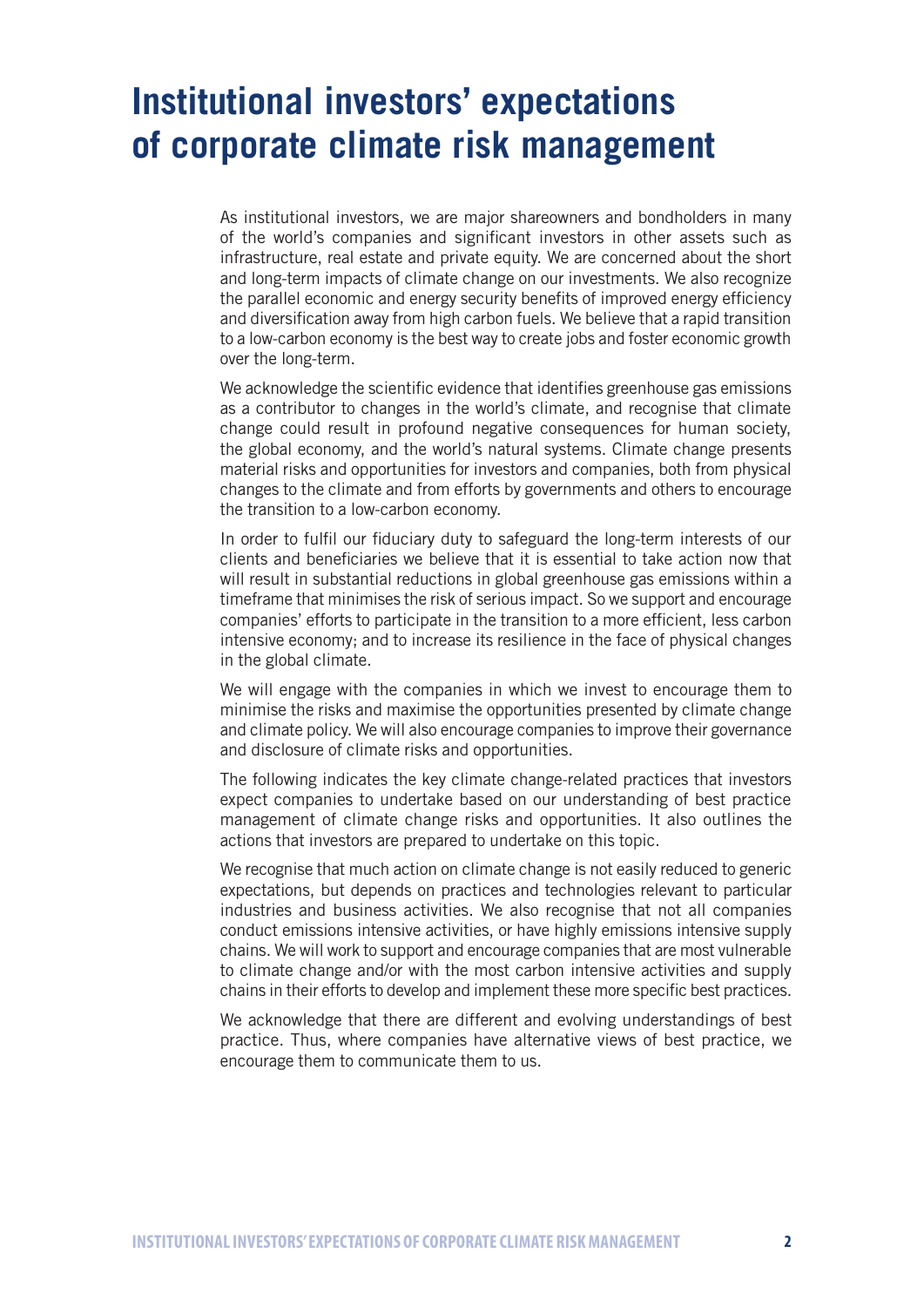## **We expect companies to take the following steps:**

- • **Governance**. Clearly define board and senior management responsibilities and accountability processes for managing climate change risks and opportunities;
- **Strategy**. Integrate the management of climate change risks and opportunities into the company's business strategy;
- Goals. Make commitments to mitigate climate change risks: define key performance metrics and set quantified and time-bound goals to improve energy efficiency and reduce greenhouse gas emissions in a cost-effective manner; and set goals to address vulnerabilities to climate change;
- **Implementation**. Make a systematic review of cost-effective opportunities to improve energy efficiency, reduce emissions, utilize renewable energy and adapt to climate change impacts. Where relevant, integrate climate change considerations into research and development, product design, procurement and supply chains;
- **Emissions inventories**. Prepare and report comprehensive inventories of greenhouse gas emissions; data should be presented to allow trends in performance to be assessed and it should include projections of likely changes in future emissions;
- • **Disclosure**. Disclose and integrate into annual reports and financial filings, the company's view of and response to its material climate change risks and opportunities, including those arising from carbon regulations and physical climate change risks;
- **Public policy**. Engage with public policy makers and other stakeholders in support of effective policy measures to mitigate climate change risks. Ensure there is board oversight and transparency about the company's lobbying activity and political expenditures on this topic.

## **Investors will take the following steps:**

- **Analysis**. Analyze material information on climate risk and opportunity and integrate this information into their investment decision-making, consistent with their fiduciary duty;
- **Inquiry**. Discuss material climate change risks and opportunities in their dialogue with companies in order to understand their impact on company value, and to support company efforts to develop responsive strategies;
- • **Monitoring**. Support initiatives to monitor alignment with these expectations by companies, based on information published in company reports and other reporting channels, such as their responses to the Carbon Disclosure Project (CDP);
- **Engagement.** Recognise achievements when assessing companies' strategies. Where companies do not appear to be following good practice in management of climate change risks and opportunities, seek to understand the reasons why, and encourage appropriate responses;
- • **Collaboration**. Support monitoring and company engagement activities by collaborative investor initiatives including those undertaken by relevant investor networks (including IIGCC, IGCC, INCR, AIGCC, CDP and the PRI) in order to minimise the burden on companies and investors. This will include the development of sector specific disclosure frameworks for the most materially affected sectors;
- **Public policy**. Support global climate change and clean energy policies that enable effective and economically efficient mitigation of climate change risks and adaptation to a changing climate.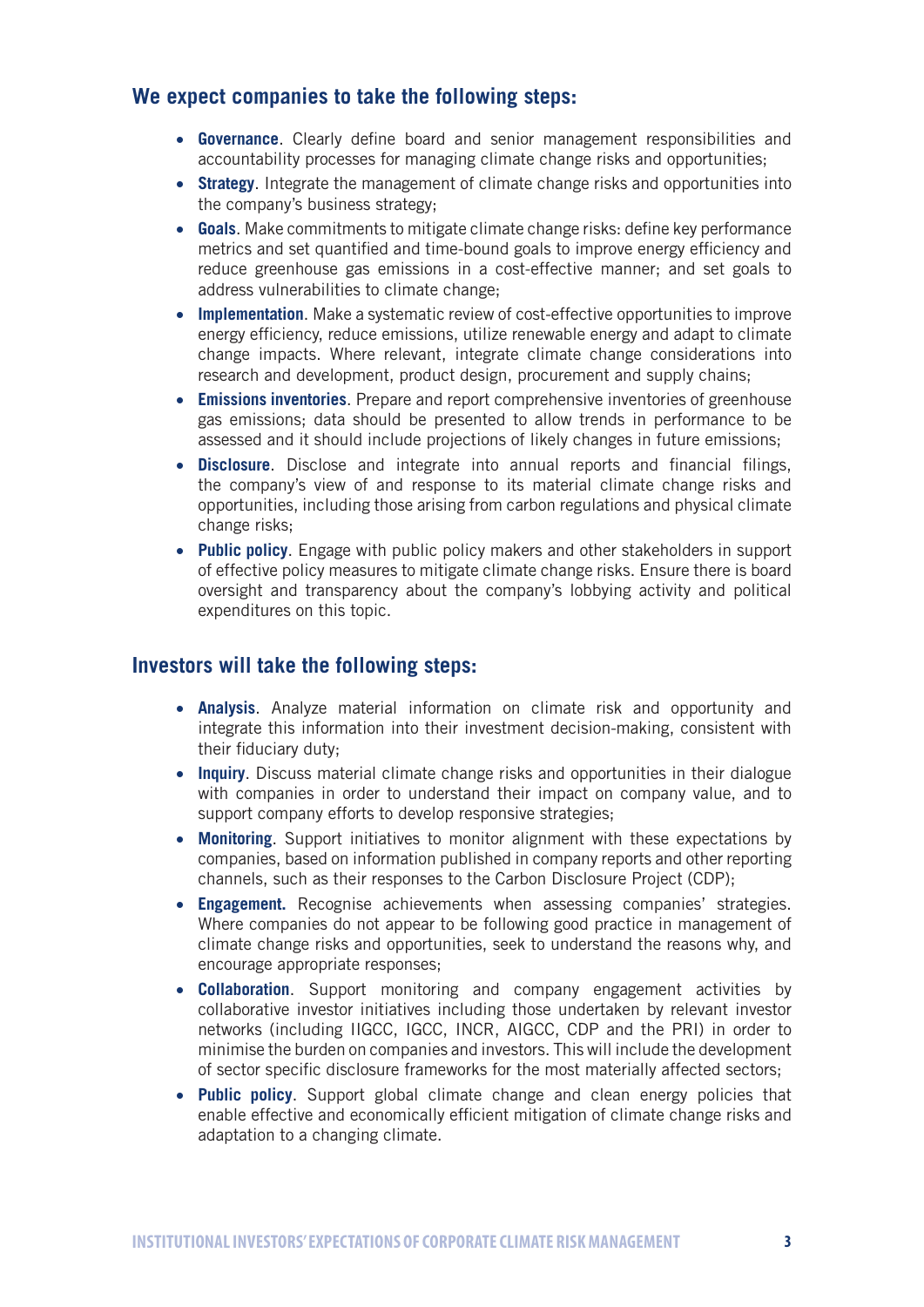## **Guidance for companies**

The following summarizes investors' understanding of best practice in the management of climate change risk and opportunity. It draws on the experience of leading companies as well as various best practice frameworks (see appendix).

## 1. Governance. Clearly define board and senior management responsibilities for managing climate change risks and opportunities.

For many companies climate change is a strategic issue (see next). Boards should ensure that they have a clear view of the risks faced by the company, and embed them in their risk management process. Boards are also encouraged to actively explore opportunities to gain strategic advantage through improved efficiency and new markets for low carbon products and services. Many companies have designated a board member, or a board committee, with responsibility in this area. As with other strategic priorities, executive management should be accountable for executing strategy and rewarded for success.

Where climate change is not a top rank strategic issue, it often remains important for corporate responsibility and business efficiency reasons. Here the challenge is to ensure the managers give climate change and carbon management sufficient priority. There is evidence that many companies have profitable opportunities to improve energy efficiency but do not pursue them because of lack of management focus or other internal obstacles. In these cases, the role of the board is to ensure that the organisation has a governance structure that ensures action on climate change receives sufficient priority.

## 2. Strategy. Integrate the management of climate change risks and opportunities into business strategy.

In many business sectors climate change is a strategic issue. For example, in the oil and gas sector, carbon pricing, concerns about energy security, and discovery of new reserves are driving a strategic shift to natural gas. Elsewhere in the power sector, there are large opportunities for companies to build positions in markets for new technologies in energy efficiency, smart grids and renewable energy. In many sectors, changing weather patterns are creating new risks associated with extreme weather events – storms, floods, droughts. When coupled with increasing demand and resource scarcity, these factors can lead to high input prices and insecurity of supply.

These climate change-related risks are likely to create winners and losers both between business sectors and within them. Understanding climate change impacts and associated energy and resource cost and availability risks is important for sustainable long-term value creation. Where these issues are material, it is important that companies develop a robust strategic analysis of these risks and opportunities and communicate it to their investors.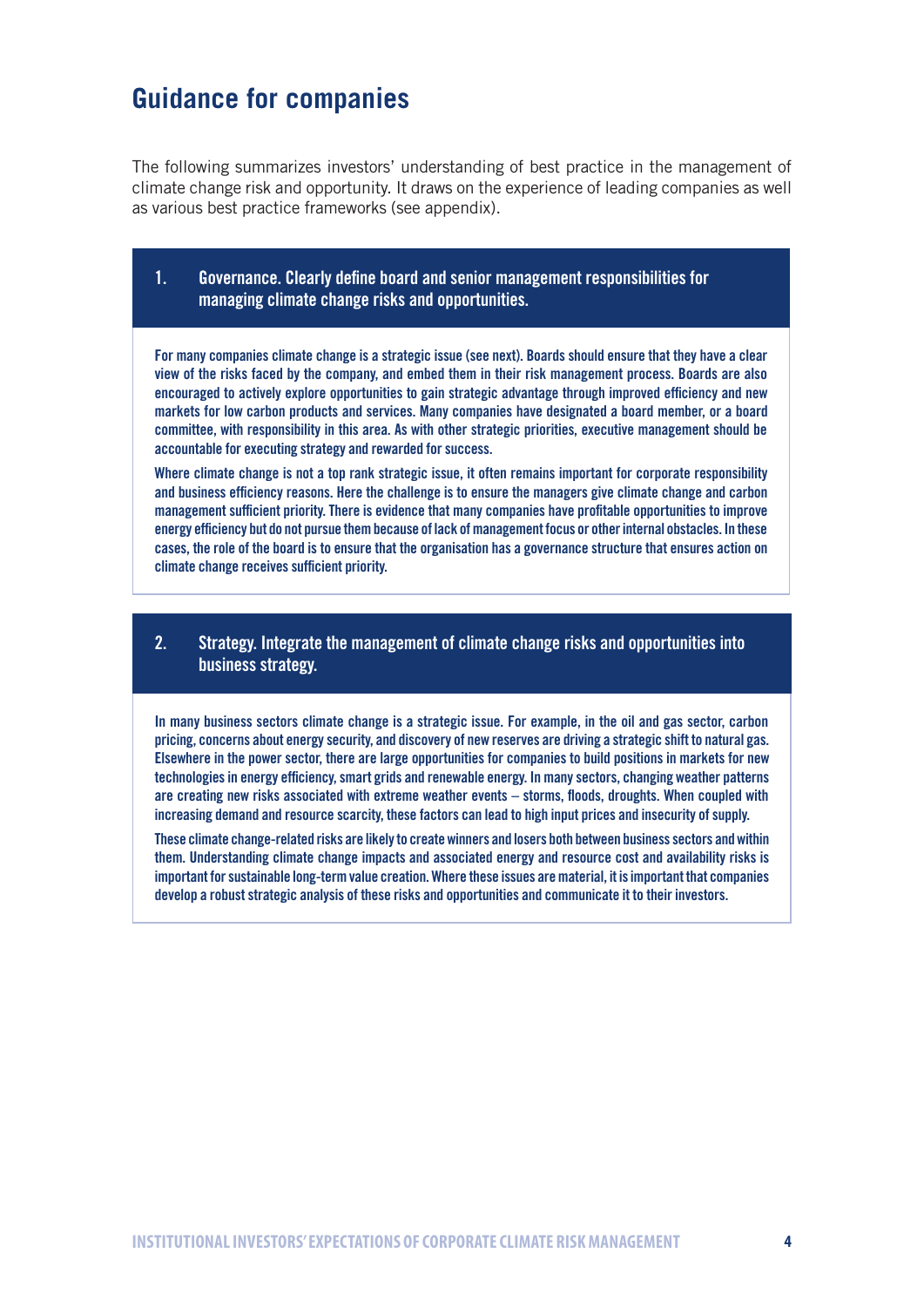3. Goals. Make commitments to mitigate climate change risks, define key performance metrics and quantified and time-bound goals to improve energy efficiency and reduce greenhouse gas emissions.

In order to reduce their carbon emissions, many companies with emissions intensive activities have made a public commitment to reduce their absolute carbon emissions or carbon emissions intensity over time. In many cases this is backed by published targets for energy efficiency and emissions reduction. Good targets are far enough into the future to allow the mobilisation of sustained investment in carbon reduction; but close enough to be within the time horizons of current managers. Very long-term targets (e.g. 30 years) or very short-term ones (1 year) have more limited value. Good targets have explicit baselines, timelines, and quantities and cover the majority of the company's activities. Most companies express targets in terms of carbon intensity or energy efficiency, but many have committed to absolute reductions. In order to achieve their targets, many companies create subsidiary goals which are allocated to individual business units. To be effective, targets should be integrated into the company's performance management system, and affect the performance pay of relevant staff.

4. Implementation. Make a systematic review of cost-effective opportunities to improve efficiency and reduce emissions. Where relevant, integrate climate change considerations into research and development, product development, and in the supply chains.

There are a variety of ways in which companies achieve their climate change goals. For operational energy efficiency, there is strong emphasis on ensuring that action is systematic and that progress is monitored. One approach is for companies to conduct a comprehensive review of energy efficiency investment opportunities; to prioritise identified opportunities based on return on investment (e.g. via a marginal abatement cost curve); and then to implement an annual plan of implementation. Another complementary approach is to include a shadow carbon price in the standard company investment appraisal process for new projects.

For many companies the biggest opportunities to reduce emissions are not in their own operations but in the use of their products; climate change is likely to shift demand in sectors such as autos, appliances and building products from low-efficiency to high-efficiency products, and companies should be alert to the risks and opportunities this will bring. In other sectors, particularly retail, emissions through the supply chain may be many times greater than the direct emissions of the business itself. To implement change in these areas, consideration of climate change should be integrated into research and development, product design, sourcing, and supply chain processes, with potential cost savings and brand enhancement opportunities.

5. Emissions inventories. Prepare and report comprehensive inventories of greenhouse gas emissions; data should be presented to allow trends in performance to be assessed and it should include projections of likely changes in future emissions.

In order to manage carbon emissions effectively it is important to have an inventory of their sources within the business. There are established standards for constructing such inventories (GHG Protocol Corporate Standard and ISO 14064). It is important that companies construct accurate inventories of their direct (Scope 1) and indirect energy (Scope 2) emissions. Many companies also construct estimates of indirect emissions (Scope 3) arising from products, supply chains and other activities related to the business.

Leading companies segment their carbon inventories by business unit, region and business activity. This enables more targeted action plans and risk assessments.

In order to plan ahead and anticipate future risks, leading companies forecast their expected future emissions trends.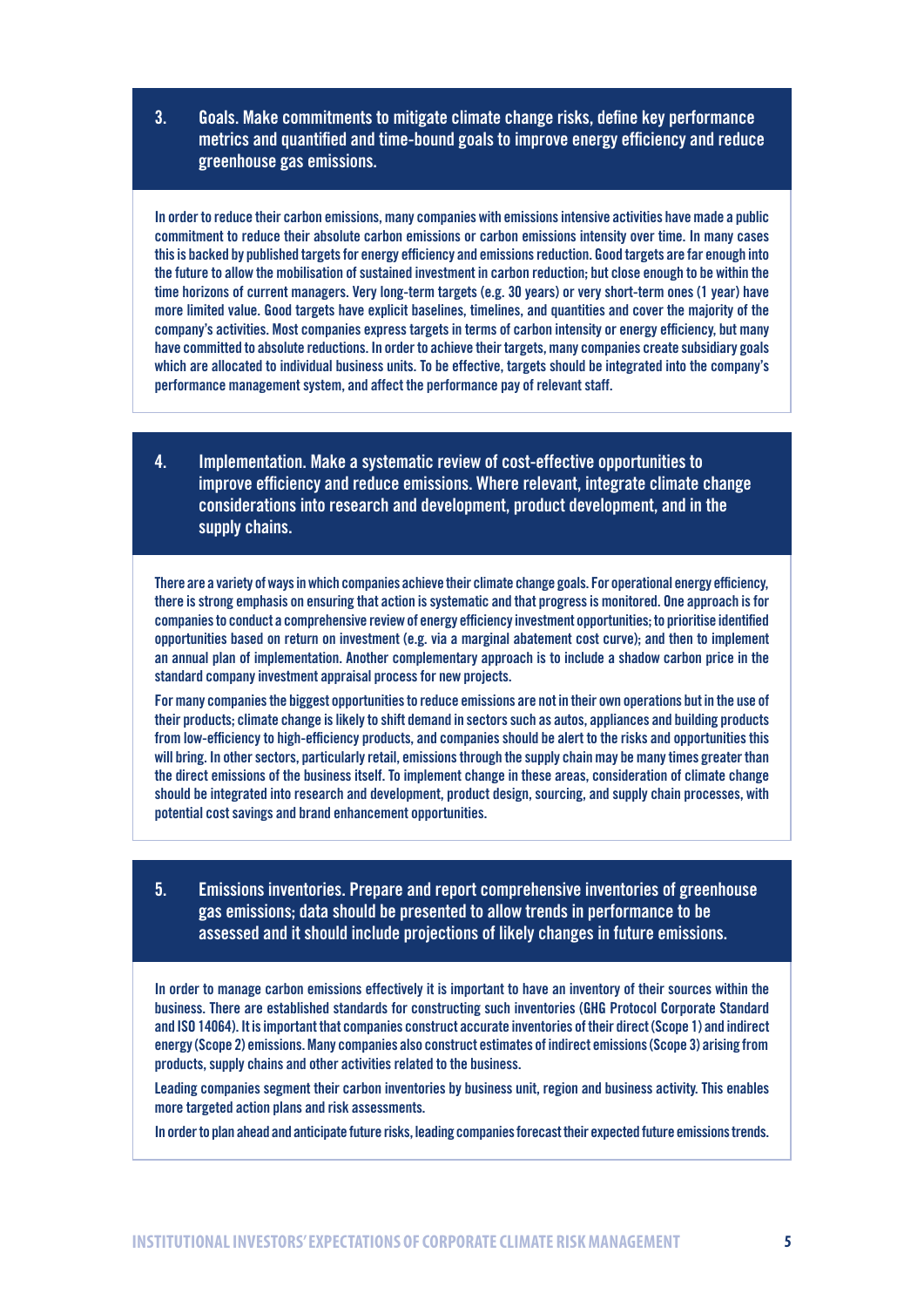6. Disclosure. Disclose in annual reports and financial filings, the company's view of and response to its material climate change risks and opportunities, including those arising from carbon regulations, and physical climate change risks.

A large number of companies now report their carbon emissions and assessment of climate change risks and opportunities in their public reports, regulatory filings, and to the Carbon Disclosure Project – including the sectorspecific disclosure modules developed for the Electricity utilities, Oil and Gas, and Automobiles sectors. They also report on related topics via other investor-led disclosure projects relating to water and forests impacts, and make use of reporting standards such as the Global Reporting Initiative to prepare comprehensive sustainability reports. Some companies are integrating such sustainability (ESG) data into their annual financial reports, and there appears to be a trend towards integrated reporting.

Such reporting enables investors to identify any material financial implications associated with climate change and to include this information in their investment decisions. Many investors also use this information as the basis for discussion with company managers and boards. It is important that the data reported to investors is reliable, whether via external assurance or internal processes. It is also very useful for data reported on an equity basis to be segmented by region, business activity or unit. This allows for a more precise assessment of risk. Finally, it is helpful to investors for companies to quantify where feasible the costs of and returns on their investments in energy efficiency, GHG emission reductions and climate-related business opportunities.

7. Public policy. Engage with public policy makers and other stakeholders in support of cost-effective policy measures to mitigate climate change risks and support low carbon investments. Ensure there is board oversight and transparency about the company's lobbying activity and political spending on this topic and related energy and regulatory issues.

Many companies participate in the policymaking process. When carried out in a constructive way, such involvement can be extremely useful in order to help governments understand what policies and regulations will work best from a business point of view. It is important, however, that political activities are governed appropriately, are consistent with companies' public positions in this area, and that they are transparent – preferably through the publication of policy positions on companies' websites and disclosure of political activities and spending.

We also encourage companies to work collaboratively with other stakeholders, through means such as supporting research, joining sectoral groups, and endorsing key business statements on climate action.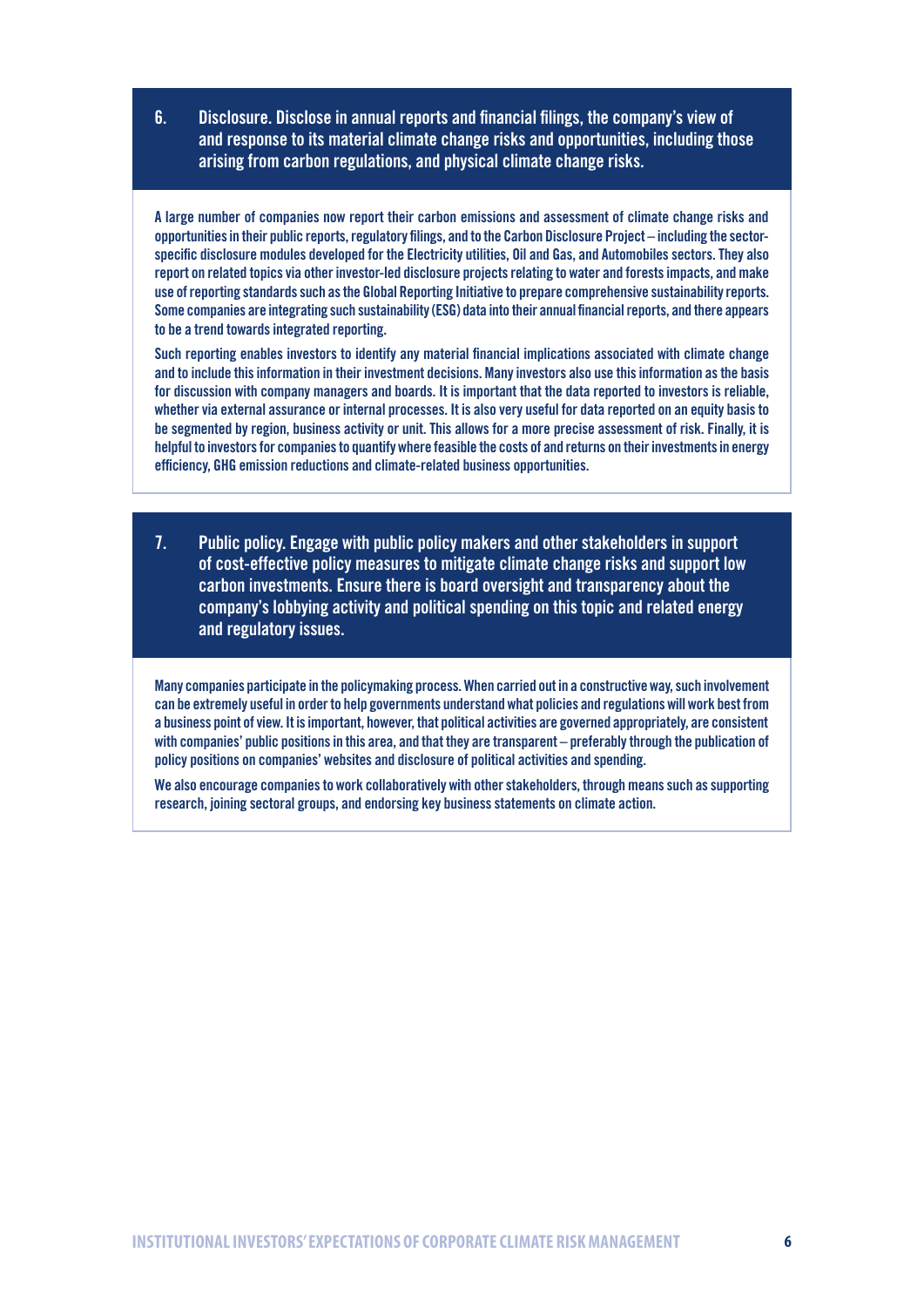## **Appendix**

## **Further information on climate change management best practice**

- Ceres (2006) Global Framework for Climate Risk Disclosure
- Ceres (2010) Business for Innovative Climate and Energy Policy (BICEP) Principles
- Ceres (2011) 21st Century Corporation: A Roadmap for Sustainability
- Ceres (2011) Disclosing Climate Risks: A Guide for Corporate Executives, Attorneys and **Directors**
- • GHG Protocol (2007) Corporate Standard
- IGCC and AIST (2009) A climate for change II A trustee's guide to addressing climate risk
- IIGCC (2008) Global Climate Disclosure Framework for Electric Utility Companies
- IIGCC (2009) Global Climate Disclosure Framework for Oil & Gas Companies
- IIGCC (2010) Global Climate Disclosure Framework for Automotive Companies
- ISO (2009) ISO 14064 Greenhouse gases Specification with guidance at the organization level for quantification and reporting of greenhouse gas emissions and removals
- World Resources Institute (2011) Adapting for a Green Economy: Companies, Communities and Climate Change

## **Organizations involved in investor action on climate change**

- Carbon Disclosure Project
- • Ceres
- Institutional Investors Group on Climate Change (Europe)
- Investor Group on Climate Change (Aus and NZ)
- Investor Network on Climate Risk (North America)
- • Principles for Responsible Investment
- • UNEP Finance Initiative
- World Business Council for Sustainable Development
- • World Resources Institute